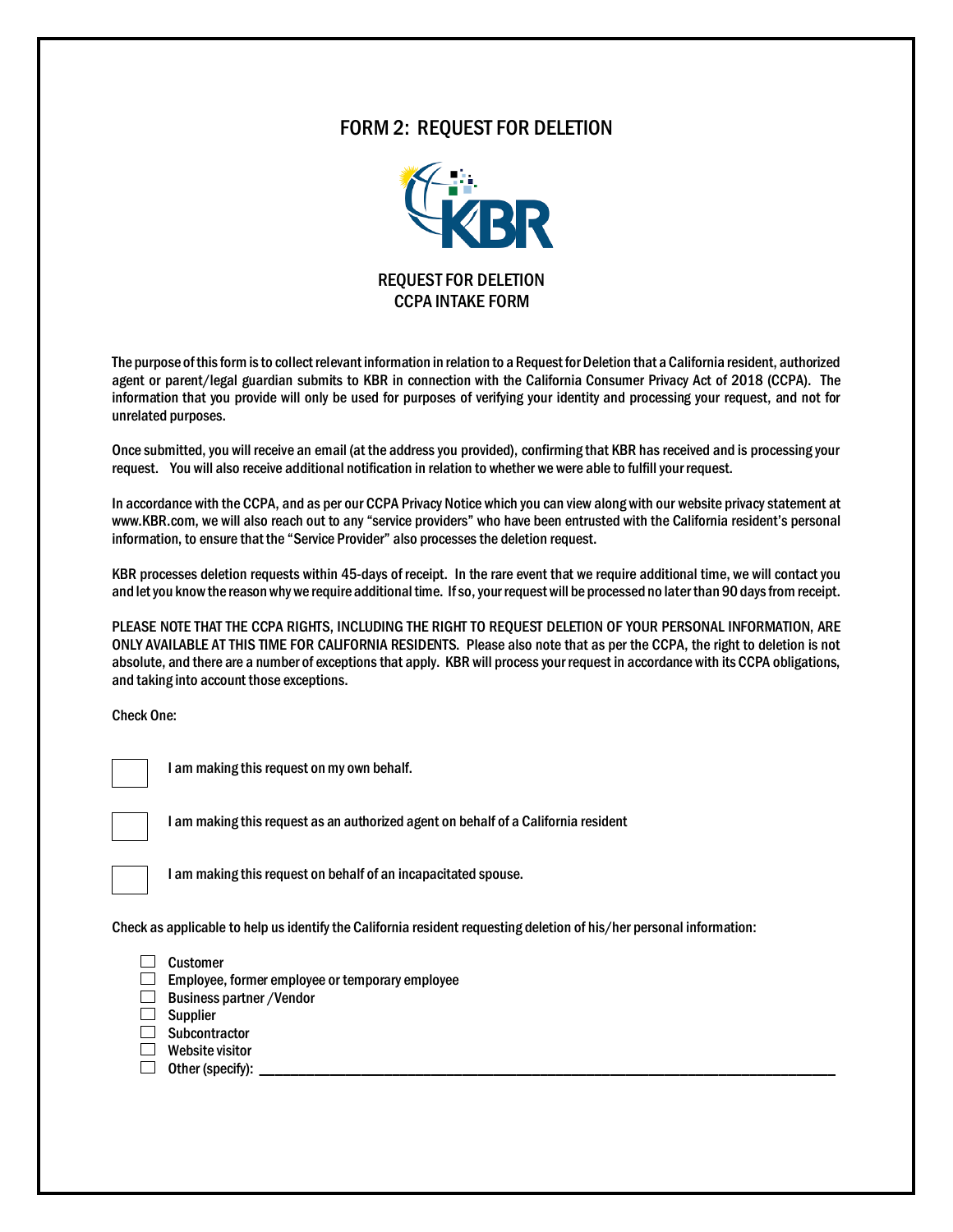| Provide the following information about the California resident whose data is the subject of the request for deletion.                                                                                                                                                                                   |
|----------------------------------------------------------------------------------------------------------------------------------------------------------------------------------------------------------------------------------------------------------------------------------------------------------|
|                                                                                                                                                                                                                                                                                                          |
|                                                                                                                                                                                                                                                                                                          |
|                                                                                                                                                                                                                                                                                                          |
|                                                                                                                                                                                                                                                                                                          |
|                                                                                                                                                                                                                                                                                                          |
|                                                                                                                                                                                                                                                                                                          |
|                                                                                                                                                                                                                                                                                                          |
|                                                                                                                                                                                                                                                                                                          |
| Description of the personal information:                                                                                                                                                                                                                                                                 |
|                                                                                                                                                                                                                                                                                                          |
|                                                                                                                                                                                                                                                                                                          |
| General description of the type of information that we may have collected about you:                                                                                                                                                                                                                     |
|                                                                                                                                                                                                                                                                                                          |
| If the request is being made by an authorized agent on behalf of a California resident, provide the following:                                                                                                                                                                                           |
|                                                                                                                                                                                                                                                                                                          |
|                                                                                                                                                                                                                                                                                                          |
|                                                                                                                                                                                                                                                                                                          |
|                                                                                                                                                                                                                                                                                                          |
|                                                                                                                                                                                                                                                                                                          |
|                                                                                                                                                                                                                                                                                                          |
| Please note that as per the CCPA, an authorized agent is required to submit verification that you are, in fact, the authorized agent<br>of the California resident and acting on their behalf to make this request. Authorized agents must also be registered with the<br>California Secretary of State. |
| If the request is being made on behalf of an incapacitated spouse, please provide the following:                                                                                                                                                                                                         |
|                                                                                                                                                                                                                                                                                                          |
|                                                                                                                                                                                                                                                                                                          |
| Your                                                                                                                                                                                                                                                                                                     |
|                                                                                                                                                                                                                                                                                                          |
|                                                                                                                                                                                                                                                                                                          |
|                                                                                                                                                                                                                                                                                                          |